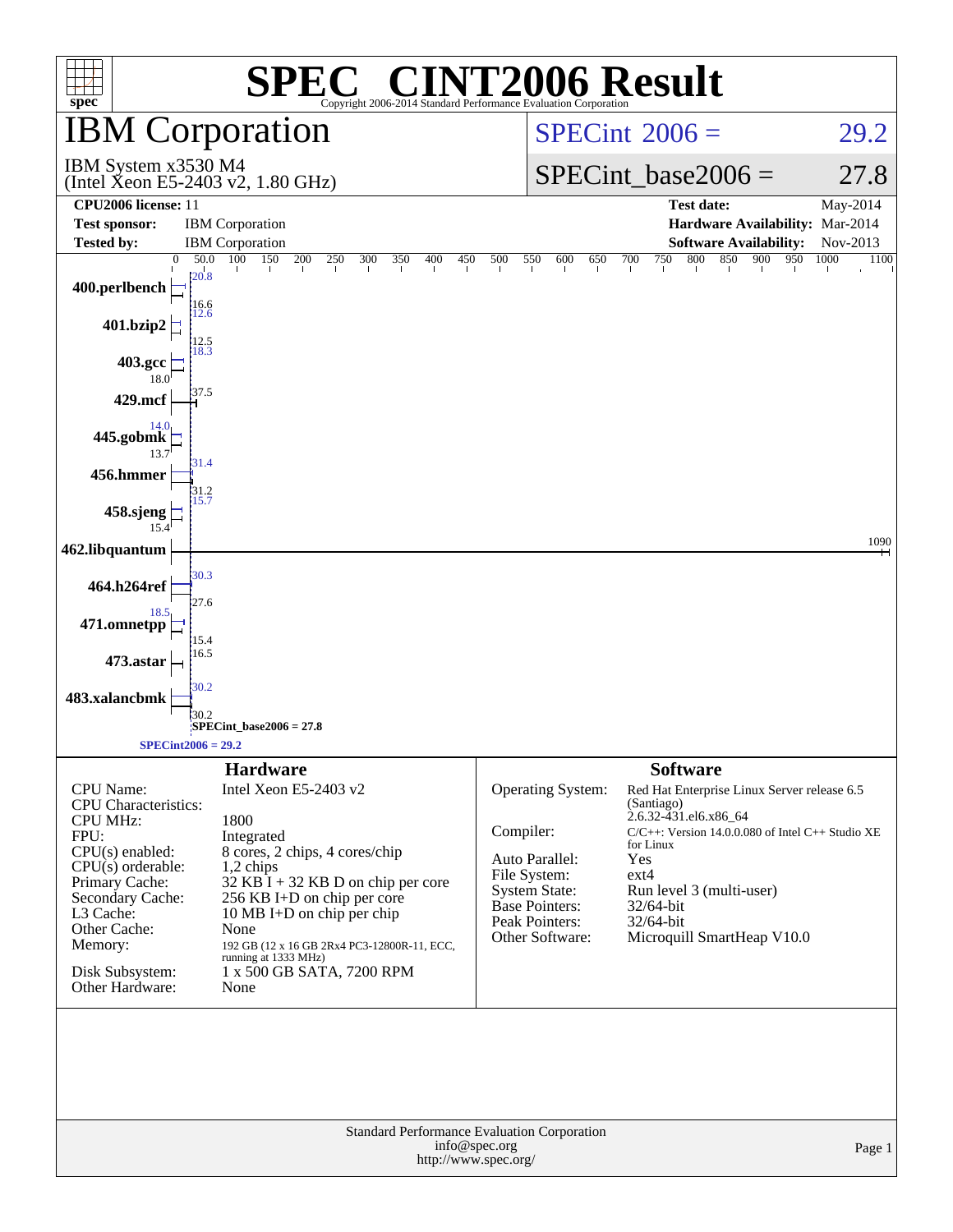

### IBM Corporation

### $SPECint2006 = 29.2$  $SPECint2006 = 29.2$

#### IBM System x3530 M4

(Intel Xeon E5-2403 v2, 1.80 GHz)

SPECint base2006 =  $27.8$ 

**[CPU2006 license:](http://www.spec.org/auto/cpu2006/Docs/result-fields.html#CPU2006license)** 11 **[Test date:](http://www.spec.org/auto/cpu2006/Docs/result-fields.html#Testdate)** May-2014 **[Test sponsor:](http://www.spec.org/auto/cpu2006/Docs/result-fields.html#Testsponsor)** IBM Corporation **[Hardware Availability:](http://www.spec.org/auto/cpu2006/Docs/result-fields.html#HardwareAvailability)** Mar-2014 **[Tested by:](http://www.spec.org/auto/cpu2006/Docs/result-fields.html#Testedby)** IBM Corporation **[Software Availability:](http://www.spec.org/auto/cpu2006/Docs/result-fields.html#SoftwareAvailability)** Nov-2013

#### **[Results Table](http://www.spec.org/auto/cpu2006/Docs/result-fields.html#ResultsTable)**

| <b>Base</b>    |                           |                |       |                              |                                               | <b>Peak</b>    |              |                |              |                |              |
|----------------|---------------------------|----------------|-------|------------------------------|-----------------------------------------------|----------------|--------------|----------------|--------------|----------------|--------------|
| <b>Seconds</b> | Ratio                     | <b>Seconds</b> | Ratio | <b>Seconds</b>               | Ratio                                         | <b>Seconds</b> | <b>Ratio</b> | <b>Seconds</b> | <b>Ratio</b> | <b>Seconds</b> | <b>Ratio</b> |
| 592            | 16.5                      | 588            |       | 589                          | 16.6                                          | 469            | 20.8         | 469            | 20.8         | 470            | 20.8         |
| 773            | 12.5                      | 773            | 12.5  | 773                          | 12.5                                          | 765            |              | 765            | 12.6         | 765            | <u>12.6</u>  |
| 448            | 18.0                      | 449            | 17.9  | 448                          | 18.0                                          | 448            |              | 441            | 18.3         | 441            | <b>18.3</b>  |
| 243            | 37.5                      | 242            | 37.7  | 244                          | 37.4                                          | 243            | 37.5         | 242            | 37.7         | 244            | 37.4         |
| 765            | 13.7                      | 765            | 13.7  | 766                          | 13.7                                          | 748            | <u>14.0</u>  | 748            | 14.0         | 748            | 14.0         |
| 297            | 31.4                      | 300            | 31.2  | 299                          | 31.2                                          | 297            | 31.4         | 298            | 31.3         | 297            | <u>31.4</u>  |
| 785            | 15.4                      | 784            |       | 785                          | 15.4                                          | 772            | 15.7         | 771            | 15.7         | 770            | 15.7         |
| 18.9           | 1090                      | 18.9           | 1090  | 19.1                         | 1080                                          | 18.9           | 1090         | 18.9           | 1090         | 19.1           | 1080         |
| 801            | 27.6                      | 802            | 27.6  | 803                          |                                               | 730            | 30.3         | 731            | 30.3         | 733            | 30.2         |
| 407            | 15.4                      | 407            | 15.4  | 406                          | 15.4                                          | 334            | 18.7         | 339            | 18.4         | <u>339</u>     | <b>18.5</b>  |
| 426            | 16.5                      | 428            |       | 425                          | 16.5                                          | 426            | 16.5         | 428            | 16.4         | 425            | 16.5         |
| 229            | 30.2                      | 229            |       | 229                          | 30.1                                          | 228            | 30.2         | 228            | <u>30.2</u>  | 228            | 30.2         |
|                | $\mathbf{D} = \mathbf{1}$ |                |       | 16.6<br>15.4<br>16.4<br>30.2 | $-1.5.1.$<br>$\overline{1}$<br>$\overline{1}$ |                | 27.6         | $-11.14$       | 12.6<br>18.0 |                |              |

Results appear in the [order in which they were run.](http://www.spec.org/auto/cpu2006/Docs/result-fields.html#RunOrder) Bold underlined text [indicates a median measurement.](http://www.spec.org/auto/cpu2006/Docs/result-fields.html#Median)

#### **[Operating System Notes](http://www.spec.org/auto/cpu2006/Docs/result-fields.html#OperatingSystemNotes)**

 Stack size set to unlimited using "ulimit -s unlimited" Zone reclaim mode enabled with: echo 1 > /proc/sys/vm/zone\_reclaim\_mode Intel Idle Driver disabled with the following Linux kernel parameter in /etc/grub.conf: intel\_idle.max\_cstate=0

#### **[Platform Notes](http://www.spec.org/auto/cpu2006/Docs/result-fields.html#PlatformNotes)**

 BIOS setting: Operating Mode set to Maximum Performance Sysinfo program /home/SPECcpu-20140116-ic14.0/config/sysinfo.rev6818 \$Rev: 6818 \$ \$Date:: 2012-07-17 #\$ e86d102572650a6e4d596a3cee98f191 running on x3530M4 Sat May 31 08:07:11 2014 This section contains SUT (System Under Test) info as seen by some common utilities. To remove or add to this section, see: <http://www.spec.org/cpu2006/Docs/config.html#sysinfo> From /proc/cpuinfo model name:  $Intel(R)$  Xeon $(R)$  CPU E5-2403 v2 @ 1.80GHz 2 "physical id"s (chips) 8 "processors" cores, siblings (Caution: counting these is hw and system dependent. The following excerpts from /proc/cpuinfo might not be reliable. Use with caution.) cpu cores : 4 siblings : 4 Continued on next page

> Standard Performance Evaluation Corporation [info@spec.org](mailto:info@spec.org) <http://www.spec.org/>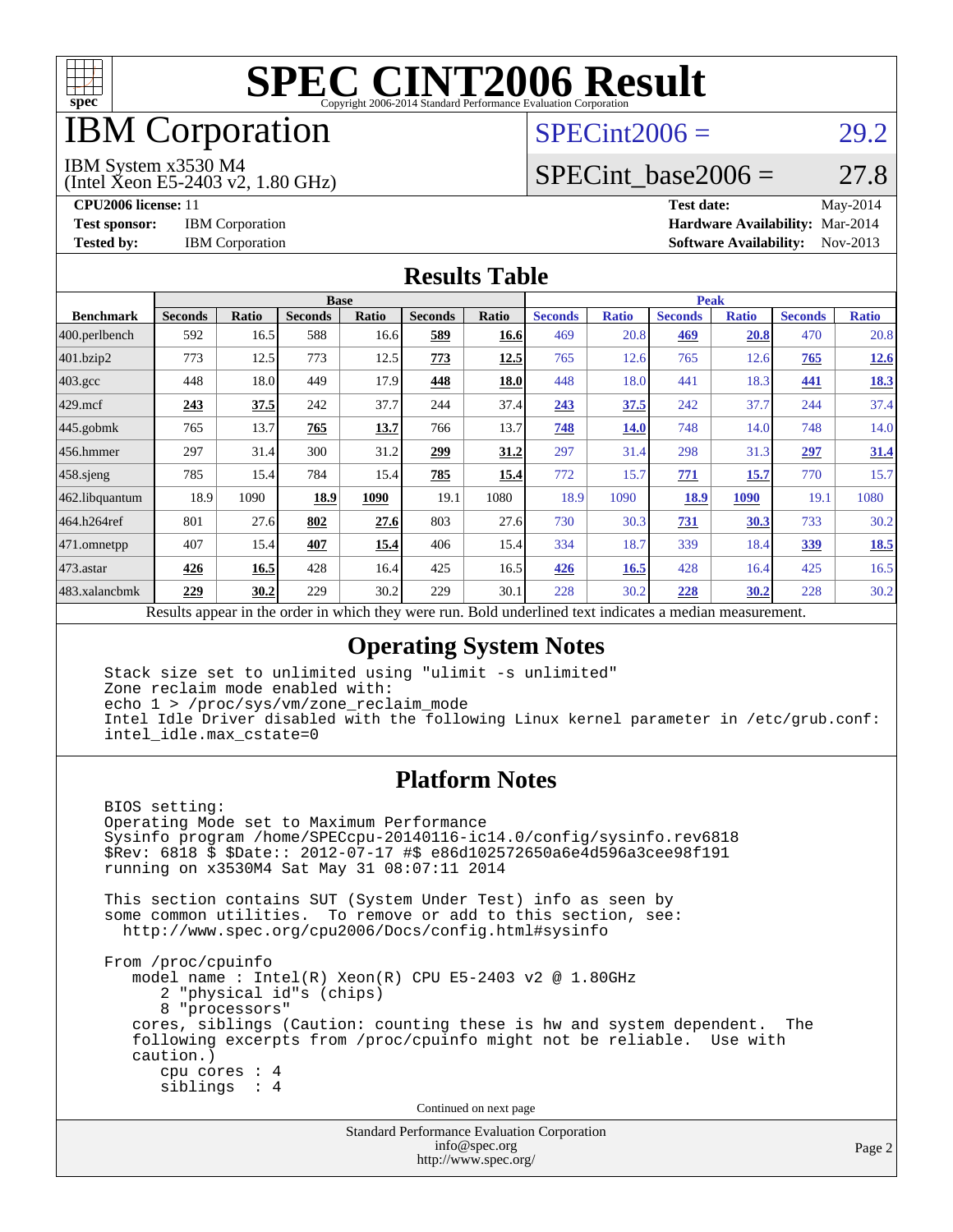

IBM Corporation

 $SPECint2006 = 29.2$  $SPECint2006 = 29.2$ 

(Intel Xeon E5-2403 v2, 1.80 GHz) IBM System x3530 M4

SPECint base2006 =  $27.8$ 

**[Test sponsor:](http://www.spec.org/auto/cpu2006/Docs/result-fields.html#Testsponsor)** IBM Corporation **[Hardware Availability:](http://www.spec.org/auto/cpu2006/Docs/result-fields.html#HardwareAvailability)** Mar-2014 **[Tested by:](http://www.spec.org/auto/cpu2006/Docs/result-fields.html#Testedby)** IBM Corporation **[Software Availability:](http://www.spec.org/auto/cpu2006/Docs/result-fields.html#SoftwareAvailability)** Nov-2013

**[CPU2006 license:](http://www.spec.org/auto/cpu2006/Docs/result-fields.html#CPU2006license)** 11 **[Test date:](http://www.spec.org/auto/cpu2006/Docs/result-fields.html#Testdate)** May-2014

#### **[Platform Notes \(Continued\)](http://www.spec.org/auto/cpu2006/Docs/result-fields.html#PlatformNotes)**

 physical 0: cores 0 1 2 3 physical 1: cores 0 1 2 3 cache size : 10240 KB

From /proc/meminfo<br>MemTotal: 198319836 kB HugePages\_Total: 0<br>Hugepagesize: 2048 kB Hugepagesize:

 /usr/bin/lsb\_release -d Red Hat Enterprise Linux Server release 6.5 (Santiago)

From /etc/\*release\* /etc/\*version\*

 redhat-release: Red Hat Enterprise Linux Server release 6.5 (Santiago) system-release: Red Hat Enterprise Linux Server release 6.5 (Santiago) system-release-cpe: cpe:/o:redhat:enterprise\_linux:6server:ga:server

 uname -a: Linux x3530M4 2.6.32-431.el6.x86\_64 #1 SMP Sun Nov 10 22:19:54 EST 2013 x86\_64 x86\_64 x86\_64 GNU/Linux

run-level 3 May 30 11:54

 SPEC is set to: /home/SPECcpu-20140116-ic14.0 Filesystem Type Size Used Avail Use% Mounted on /dev/mapper/vq x3530m4-lv home ext4 404G 16G 368G 4% /home /dev/mapper/vg\_x3530m4-lv\_home ext4

 Additional information from dmidecode: BIOS IBM -[BEE136CUS-1.60]- 01/23/2014 Memory: 12x Samsung M393B2G70QH0-YK0 16 GB 1333 MHz 2 rank

(End of data from sysinfo program)

#### **[General Notes](http://www.spec.org/auto/cpu2006/Docs/result-fields.html#GeneralNotes)**

Environment variables set by runspec before the start of the run:  $KMP_A$ FFINITY = "granularity=fine, scatter" LD\_LIBRARY\_PATH = "/home/SPECcpu-20140116-ic14.0/libs/32:/home/SPECcpu-20140116-ic14.0/libs/64:/home/SPECcpu-20140116-ic14.0/sh" OMP\_NUM\_THREADS = "8" Binaries compiled on a system with 1x Core i7-860 CPU + 8GB memory using RedHat EL 6.4

 Transparent Huge Pages enabled with: echo always > /sys/kernel/mm/redhat\_transparent\_hugepage/enabled runspec command invoked through numactl i.e.: numactl --interleave=all runspec <etc>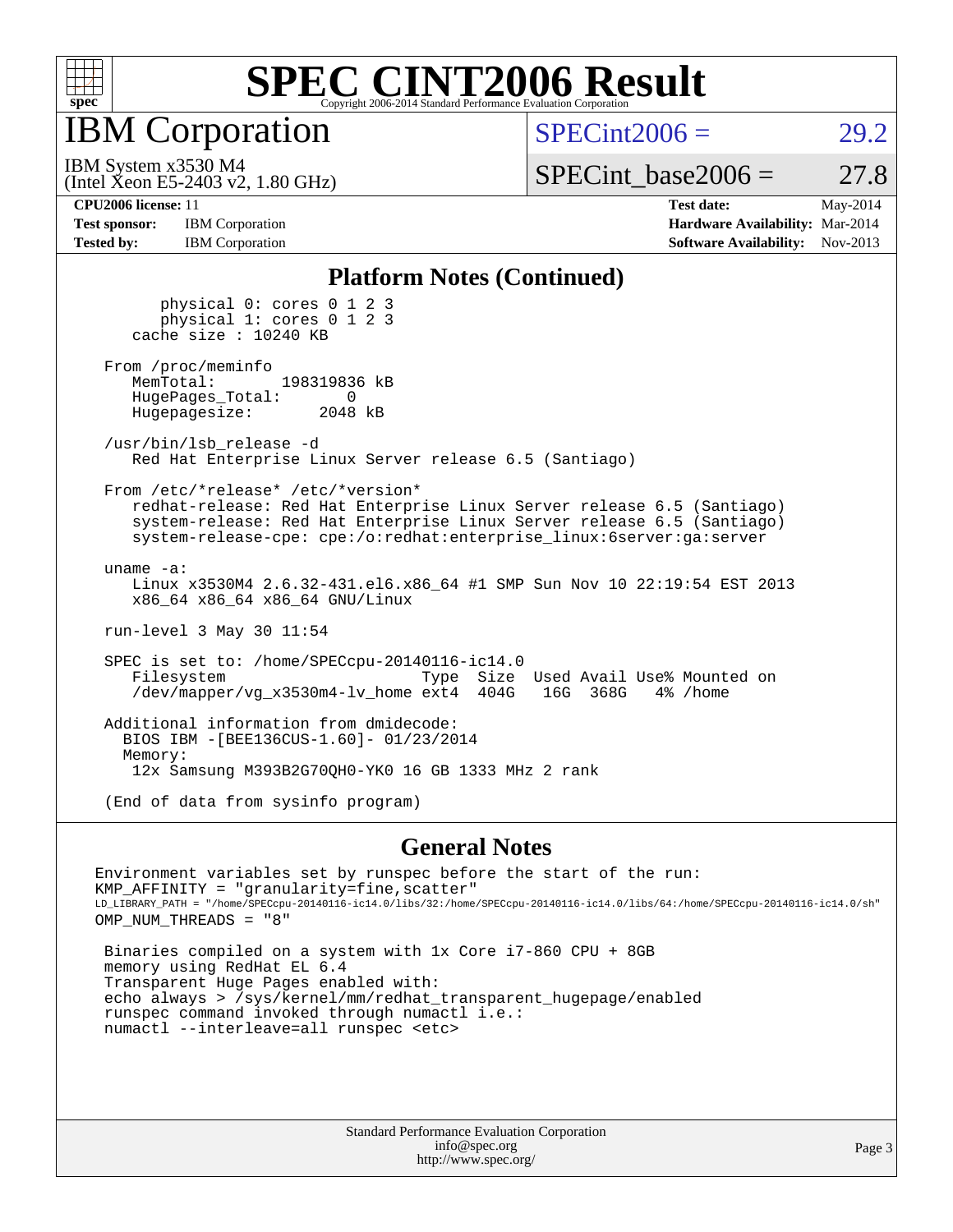

### IBM Corporation

 $SPECint2006 = 29.2$  $SPECint2006 = 29.2$ 

(Intel Xeon E5-2403 v2, 1.80 GHz) IBM System x3530 M4

SPECint base2006 =  $27.8$ 

**[CPU2006 license:](http://www.spec.org/auto/cpu2006/Docs/result-fields.html#CPU2006license)** 11 **[Test date:](http://www.spec.org/auto/cpu2006/Docs/result-fields.html#Testdate)** May-2014 **[Test sponsor:](http://www.spec.org/auto/cpu2006/Docs/result-fields.html#Testsponsor)** IBM Corporation **[Hardware Availability:](http://www.spec.org/auto/cpu2006/Docs/result-fields.html#HardwareAvailability)** Mar-2014 [Tested by:](http://www.spec.org/auto/cpu2006/Docs/result-fields.html#Testedby) IBM Corporation **[Software Availability:](http://www.spec.org/auto/cpu2006/Docs/result-fields.html#SoftwareAvailability)** Nov-2013

### **[Base Compiler Invocation](http://www.spec.org/auto/cpu2006/Docs/result-fields.html#BaseCompilerInvocation)**

[C benchmarks](http://www.spec.org/auto/cpu2006/Docs/result-fields.html#Cbenchmarks):  $\text{icc}$   $-\text{m64}$ 

[C++ benchmarks:](http://www.spec.org/auto/cpu2006/Docs/result-fields.html#CXXbenchmarks) [icpc -m64](http://www.spec.org/cpu2006/results/res2014q3/cpu2006-20140604-29804.flags.html#user_CXXbase_intel_icpc_64bit_fc66a5337ce925472a5c54ad6a0de310)

#### **[Base Portability Flags](http://www.spec.org/auto/cpu2006/Docs/result-fields.html#BasePortabilityFlags)**

 400.perlbench: [-DSPEC\\_CPU\\_LP64](http://www.spec.org/cpu2006/results/res2014q3/cpu2006-20140604-29804.flags.html#b400.perlbench_basePORTABILITY_DSPEC_CPU_LP64) [-DSPEC\\_CPU\\_LINUX\\_X64](http://www.spec.org/cpu2006/results/res2014q3/cpu2006-20140604-29804.flags.html#b400.perlbench_baseCPORTABILITY_DSPEC_CPU_LINUX_X64) 401.bzip2: [-DSPEC\\_CPU\\_LP64](http://www.spec.org/cpu2006/results/res2014q3/cpu2006-20140604-29804.flags.html#suite_basePORTABILITY401_bzip2_DSPEC_CPU_LP64) 403.gcc: [-DSPEC\\_CPU\\_LP64](http://www.spec.org/cpu2006/results/res2014q3/cpu2006-20140604-29804.flags.html#suite_basePORTABILITY403_gcc_DSPEC_CPU_LP64) 429.mcf: [-DSPEC\\_CPU\\_LP64](http://www.spec.org/cpu2006/results/res2014q3/cpu2006-20140604-29804.flags.html#suite_basePORTABILITY429_mcf_DSPEC_CPU_LP64) 445.gobmk: [-DSPEC\\_CPU\\_LP64](http://www.spec.org/cpu2006/results/res2014q3/cpu2006-20140604-29804.flags.html#suite_basePORTABILITY445_gobmk_DSPEC_CPU_LP64) 456.hmmer: [-DSPEC\\_CPU\\_LP64](http://www.spec.org/cpu2006/results/res2014q3/cpu2006-20140604-29804.flags.html#suite_basePORTABILITY456_hmmer_DSPEC_CPU_LP64) 458.sjeng: [-DSPEC\\_CPU\\_LP64](http://www.spec.org/cpu2006/results/res2014q3/cpu2006-20140604-29804.flags.html#suite_basePORTABILITY458_sjeng_DSPEC_CPU_LP64) 462.libquantum: [-DSPEC\\_CPU\\_LP64](http://www.spec.org/cpu2006/results/res2014q3/cpu2006-20140604-29804.flags.html#suite_basePORTABILITY462_libquantum_DSPEC_CPU_LP64) [-DSPEC\\_CPU\\_LINUX](http://www.spec.org/cpu2006/results/res2014q3/cpu2006-20140604-29804.flags.html#b462.libquantum_baseCPORTABILITY_DSPEC_CPU_LINUX) 464.h264ref: [-DSPEC\\_CPU\\_LP64](http://www.spec.org/cpu2006/results/res2014q3/cpu2006-20140604-29804.flags.html#suite_basePORTABILITY464_h264ref_DSPEC_CPU_LP64) 471.omnetpp: [-DSPEC\\_CPU\\_LP64](http://www.spec.org/cpu2006/results/res2014q3/cpu2006-20140604-29804.flags.html#suite_basePORTABILITY471_omnetpp_DSPEC_CPU_LP64) 473.astar: [-DSPEC\\_CPU\\_LP64](http://www.spec.org/cpu2006/results/res2014q3/cpu2006-20140604-29804.flags.html#suite_basePORTABILITY473_astar_DSPEC_CPU_LP64) 483.xalancbmk: [-DSPEC\\_CPU\\_LP64](http://www.spec.org/cpu2006/results/res2014q3/cpu2006-20140604-29804.flags.html#suite_basePORTABILITY483_xalancbmk_DSPEC_CPU_LP64) [-DSPEC\\_CPU\\_LINUX](http://www.spec.org/cpu2006/results/res2014q3/cpu2006-20140604-29804.flags.html#b483.xalancbmk_baseCXXPORTABILITY_DSPEC_CPU_LINUX)

#### **[Base Optimization Flags](http://www.spec.org/auto/cpu2006/Docs/result-fields.html#BaseOptimizationFlags)**

[C benchmarks](http://www.spec.org/auto/cpu2006/Docs/result-fields.html#Cbenchmarks):

[-xSSE4.2](http://www.spec.org/cpu2006/results/res2014q3/cpu2006-20140604-29804.flags.html#user_CCbase_f-xSSE42_f91528193cf0b216347adb8b939d4107) [-ipo](http://www.spec.org/cpu2006/results/res2014q3/cpu2006-20140604-29804.flags.html#user_CCbase_f-ipo) [-O3](http://www.spec.org/cpu2006/results/res2014q3/cpu2006-20140604-29804.flags.html#user_CCbase_f-O3) [-no-prec-div](http://www.spec.org/cpu2006/results/res2014q3/cpu2006-20140604-29804.flags.html#user_CCbase_f-no-prec-div) [-parallel](http://www.spec.org/cpu2006/results/res2014q3/cpu2006-20140604-29804.flags.html#user_CCbase_f-parallel) [-opt-prefetch](http://www.spec.org/cpu2006/results/res2014q3/cpu2006-20140604-29804.flags.html#user_CCbase_f-opt-prefetch) [-auto-p32](http://www.spec.org/cpu2006/results/res2014q3/cpu2006-20140604-29804.flags.html#user_CCbase_f-auto-p32)

[C++ benchmarks:](http://www.spec.org/auto/cpu2006/Docs/result-fields.html#CXXbenchmarks)

[-xSSE4.2](http://www.spec.org/cpu2006/results/res2014q3/cpu2006-20140604-29804.flags.html#user_CXXbase_f-xSSE42_f91528193cf0b216347adb8b939d4107) [-ipo](http://www.spec.org/cpu2006/results/res2014q3/cpu2006-20140604-29804.flags.html#user_CXXbase_f-ipo) [-O3](http://www.spec.org/cpu2006/results/res2014q3/cpu2006-20140604-29804.flags.html#user_CXXbase_f-O3) [-no-prec-div](http://www.spec.org/cpu2006/results/res2014q3/cpu2006-20140604-29804.flags.html#user_CXXbase_f-no-prec-div) [-opt-prefetch](http://www.spec.org/cpu2006/results/res2014q3/cpu2006-20140604-29804.flags.html#user_CXXbase_f-opt-prefetch) [-auto-p32](http://www.spec.org/cpu2006/results/res2014q3/cpu2006-20140604-29804.flags.html#user_CXXbase_f-auto-p32) [-Wl,-z,muldefs](http://www.spec.org/cpu2006/results/res2014q3/cpu2006-20140604-29804.flags.html#user_CXXbase_link_force_multiple1_74079c344b956b9658436fd1b6dd3a8a) [-L/sh -lsmartheap64](http://www.spec.org/cpu2006/results/res2014q3/cpu2006-20140604-29804.flags.html#user_CXXbase_SmartHeap64_ed4ef857ce90951921efb0d91eb88472)

#### **[Base Other Flags](http://www.spec.org/auto/cpu2006/Docs/result-fields.html#BaseOtherFlags)**

[C benchmarks](http://www.spec.org/auto/cpu2006/Docs/result-fields.html#Cbenchmarks):

403.gcc: [-Dalloca=\\_alloca](http://www.spec.org/cpu2006/results/res2014q3/cpu2006-20140604-29804.flags.html#b403.gcc_baseEXTRA_CFLAGS_Dalloca_be3056838c12de2578596ca5467af7f3)

### **[Peak Compiler Invocation](http://www.spec.org/auto/cpu2006/Docs/result-fields.html#PeakCompilerInvocation)**

[C benchmarks \(except as noted below\)](http://www.spec.org/auto/cpu2006/Docs/result-fields.html#Cbenchmarksexceptasnotedbelow):  $\text{icc}$  -m64

Continued on next page

Standard Performance Evaluation Corporation [info@spec.org](mailto:info@spec.org) <http://www.spec.org/>

Page 4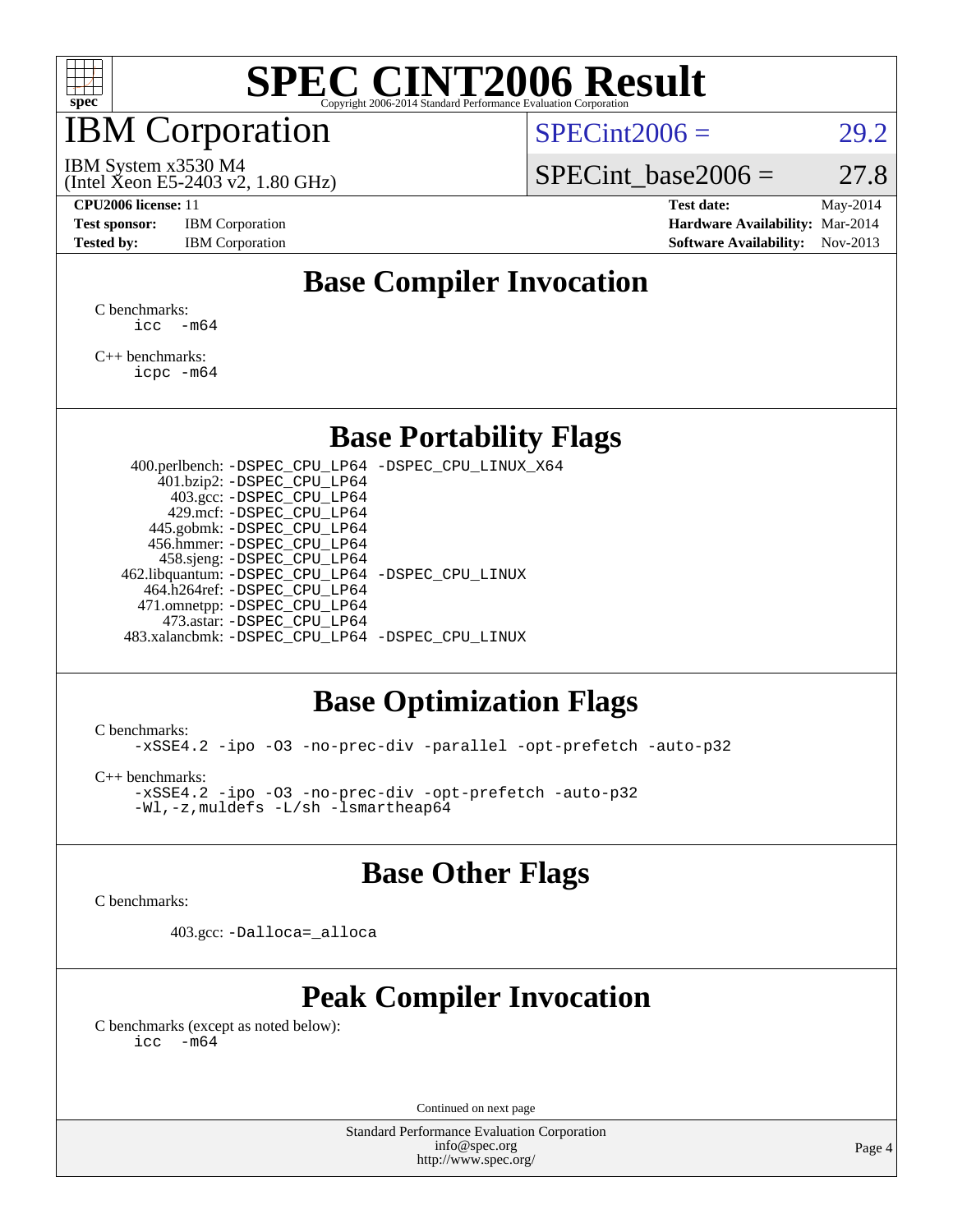

IBM Corporation

 $SPECint2006 = 29.2$  $SPECint2006 = 29.2$ 

(Intel Xeon E5-2403 v2, 1.80 GHz) IBM System x3530 M4

SPECint base2006 =  $27.8$ 

**[CPU2006 license:](http://www.spec.org/auto/cpu2006/Docs/result-fields.html#CPU2006license)** 11 **[Test date:](http://www.spec.org/auto/cpu2006/Docs/result-fields.html#Testdate)** May-2014 **[Test sponsor:](http://www.spec.org/auto/cpu2006/Docs/result-fields.html#Testsponsor)** IBM Corporation **[Hardware Availability:](http://www.spec.org/auto/cpu2006/Docs/result-fields.html#HardwareAvailability)** Mar-2014 [Tested by:](http://www.spec.org/auto/cpu2006/Docs/result-fields.html#Testedby) IBM Corporation **[Software Availability:](http://www.spec.org/auto/cpu2006/Docs/result-fields.html#SoftwareAvailability)** Nov-2013

# **[Peak Compiler Invocation \(Continued\)](http://www.spec.org/auto/cpu2006/Docs/result-fields.html#PeakCompilerInvocation)**

400.perlbench: [icc -m32](http://www.spec.org/cpu2006/results/res2014q3/cpu2006-20140604-29804.flags.html#user_peakCCLD400_perlbench_intel_icc_a6a621f8d50482236b970c6ac5f55f93)

445.gobmk: [icc -m32](http://www.spec.org/cpu2006/results/res2014q3/cpu2006-20140604-29804.flags.html#user_peakCCLD445_gobmk_intel_icc_a6a621f8d50482236b970c6ac5f55f93)

464.h264ref: [icc -m32](http://www.spec.org/cpu2006/results/res2014q3/cpu2006-20140604-29804.flags.html#user_peakCCLD464_h264ref_intel_icc_a6a621f8d50482236b970c6ac5f55f93)

[C++ benchmarks \(except as noted below\):](http://www.spec.org/auto/cpu2006/Docs/result-fields.html#CXXbenchmarksexceptasnotedbelow) [icpc -m32](http://www.spec.org/cpu2006/results/res2014q3/cpu2006-20140604-29804.flags.html#user_CXXpeak_intel_icpc_4e5a5ef1a53fd332b3c49e69c3330699)

473.astar: [icpc -m64](http://www.spec.org/cpu2006/results/res2014q3/cpu2006-20140604-29804.flags.html#user_peakCXXLD473_astar_intel_icpc_64bit_fc66a5337ce925472a5c54ad6a0de310)

#### **[Peak Portability Flags](http://www.spec.org/auto/cpu2006/Docs/result-fields.html#PeakPortabilityFlags)**

```
 400.perlbench: -DSPEC_CPU_LINUX_IA32
    401.bzip2: -DSPEC_CPU_LP64
      403.gcc: -DSPEC_CPU_LP64
     429.mcf: -DSPEC_CPU_LP64
   456.hmmer: -DSPEC_CPU_LP64
    458.sjeng: -DSPEC_CPU_LP64
462.libquantum: -DSPEC_CPU_LP64 -DSPEC_CPU_LINUX
     473.astar: -DSPEC_CPU_LP64
483.xalancbmk: -DSPEC_CPU_LINUX
```
### **[Peak Optimization Flags](http://www.spec.org/auto/cpu2006/Docs/result-fields.html#PeakOptimizationFlags)**

[C benchmarks](http://www.spec.org/auto/cpu2006/Docs/result-fields.html#Cbenchmarks):

```
 400.perlbench: -xSSE4.2(pass 2) -prof-gen(pass 1) -ipo(pass 2)
           -O3(pass 2) -no-prec-div(pass 2) -prof-use(pass 2)
          -opt-prefetch -ansi-alias
   401.bzip2: -xSSE4.2(pass 2) -prof-gen(pass 1) -ipo(pass 2)
           -O3(pass 2) -no-prec-div -prof-use(pass 2) -auto-ilp32
           -opt-prefetch -ansi-alias
    403.gcc: -xSSE4.2 -ipo -O3 -no-prec-div -inline-calloc
           -opt-malloc-options=3 -auto-ilp32
   429.mcf: basepeak = yes
  445.gobmk: -xSSE4.2(pass 2) -prof-gen(pass 1) -prof-use(pass 2)
           -ansi-alias
  456.hmmer: -xSSE4.2 -ipo -O3 -no-prec-div -unroll2 -auto-ilp32
           -ansi-alias
```
Continued on next page

Standard Performance Evaluation Corporation [info@spec.org](mailto:info@spec.org) <http://www.spec.org/>